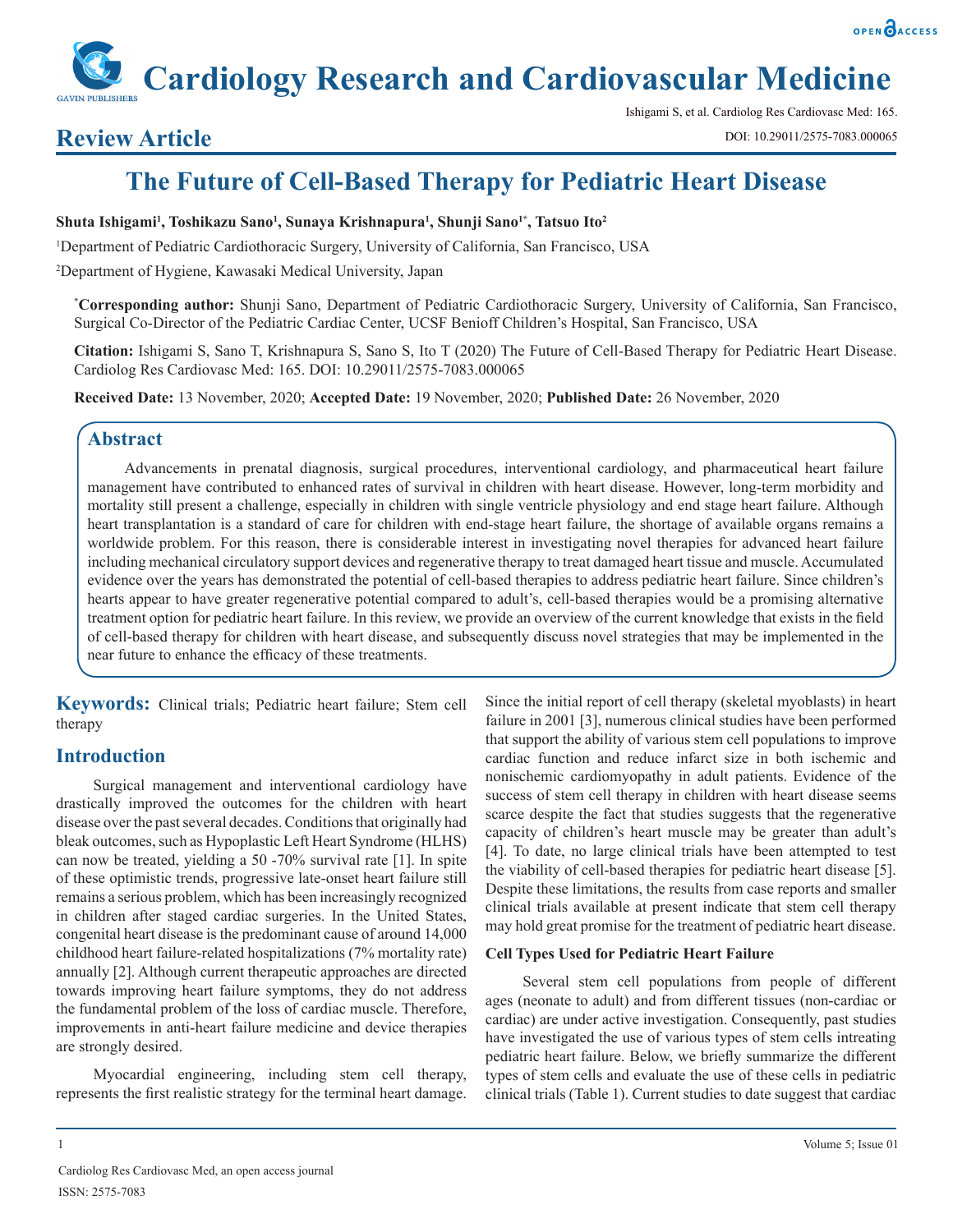stem cells and mesenchymal stem cells hold the greatest potential for use in cell-based therapies targeting pediatric heart disease [6].

| <b>Trial</b>                                                                                                                                                                            | <b>Disease</b>     | <b>NCT</b> | Year | <b>Sponsor</b> and<br><b>Collaborators</b>                                                                                                                                                                   | <b>Phase</b> | <b>Cell</b> | <b>Status</b>   |
|-----------------------------------------------------------------------------------------------------------------------------------------------------------------------------------------|--------------------|------------|------|--------------------------------------------------------------------------------------------------------------------------------------------------------------------------------------------------------------|--------------|-------------|-----------------|
| <b>A Randomized Study of</b><br><b>Autologous Bone Marrow</b><br><b>Derived Stem Cells in Pediatric</b><br><b>Dilated Cardiomyopathy.</b>                                               | <b>DCM</b>         | 02479776   | 2008 | Great Ormond Street<br>Hospital for Children                                                                                                                                                                 | I            | <b>BM</b>   | Reported [14]   |
| <b>Phase I Study of Cardiac</b><br><b>Progenitor Cell Therapy in</b><br><b>Patients With Single Ventricle</b><br>Physiology (TICAP).                                                    | <b>HLHS</b>        | 01273857   | 2011 | Okayama University                                                                                                                                                                                           | I            | CDCs        | Reported [30]   |
| <b>Autologous Cord Blood Cells for</b><br><b>Patients With HLHS: Phase I</b><br><b>Study of Feasibility and Safety</b>                                                                  | <b>HLHS</b>        | 01445041   | 2011 | Duke university                                                                                                                                                                                              | I            | <b>UCB</b>  | Not Reported    |
| <b>Phase 2 Study of Intracoronary</b><br><b>Infusion of Cardiac Progenitor</b><br><b>Cells in Patients With</b><br><b>Univentricular Heart Disease</b><br>(PERSEUS).                    | HLHS,<br><b>SV</b> | 01829750   | 2013 | Okayama University<br><b>Translational Research</b><br>Informatics<br>Center, Kobe                                                                                                                           | $\mathbf{I}$ | <b>CDCs</b> | Reported [31]   |
| <b>Safety Study of Autologous</b><br><b>Umbilical Cord Blood Cells for</b><br><b>Treatment of Hypoplastic Left</b><br><b>Heart Syndrome.</b>                                            | <b>HLHS</b>        | 01883076   | 2013 | University of Oklahoma<br>Children's Hospital of<br>Philadelphia<br>Children's Hospitals and<br>Clinics of Minnesota<br>Children's Hospital Los<br>Angeles<br>Children's Hospital<br>Colorado<br>Mayo Clinic | $\mathbf I$  | <b>UCB</b>  | Reported [24]   |
| <b>Intracoronary Transplantation</b><br>of Autologous Bone Marrow<br><b>Derived Mononuclear Cells</b><br>(MNC) in Idiopathic Dilated<br><b>Cardiomyopathy in Pediatric</b><br>Patients. | <b>DCM</b>         | 02256501   | 2013 | Royan Institute, Tehran,<br>Iran                                                                                                                                                                             | $\mathbf I$  | <b>BM</b>   | Not<br>reported |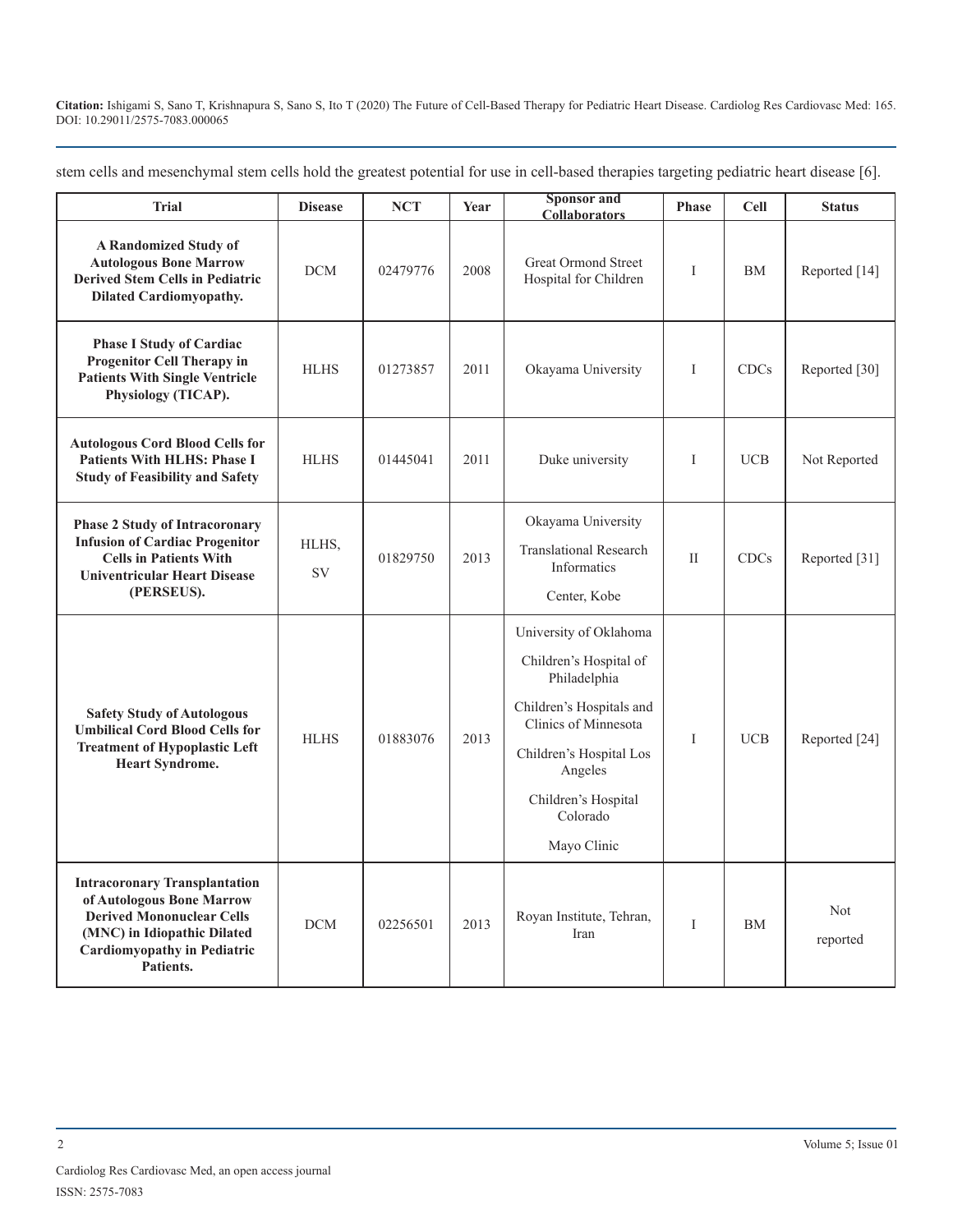| <b>Allogeneic Human MEsenchymal</b><br>Stem Cell (MSC) Injection in<br><b>Patients With Hypoplastic Left</b><br>Heart Syndrome: A Phase I/II<br>Study (ELPIS).                                                                                                                                   | <b>HLHS</b>                      | 03525418 | 2015 | Longeveron LLC<br>Emory University/<br>Childen's Healthcare of<br>Atlanta<br>University of Maryland<br><b>Medical Center</b><br>Johns Hopkins<br>University Hospital<br>Cincinnati Children's<br>Hospital Medical Center<br>University of Utah/Heart<br>Center-Primary<br>Children Hospital | I/II        | <b>MSCs</b> | Ongoing |
|--------------------------------------------------------------------------------------------------------------------------------------------------------------------------------------------------------------------------------------------------------------------------------------------------|----------------------------------|----------|------|---------------------------------------------------------------------------------------------------------------------------------------------------------------------------------------------------------------------------------------------------------------------------------------------|-------------|-------------|---------|
| <b>Phase I Safety and Feasibility</b><br><b>Study of Intracoronary Delivery</b><br>of Autologous Bone Marrow<br><b>Derived Mononuclear Cells for</b><br>Systemic, Single Right Ventricular<br><b>Failure Due to Congenital Heart</b><br>Disease.                                                 | SV with<br>Fontan<br>circulation | 02549625 | 2015 | Mayo Clinic                                                                                                                                                                                                                                                                                 | I           | <b>BM</b>   | Ongoing |
| <b>Efficacy and Safety Study of</b><br><b>Autologous Cardiac Stem</b><br>Cells (JRM-001) Treated<br><b>After Reconstructive Surgery</b><br>in Pediatric Patients With<br><b>Congenital Heart Disease: A</b><br><b>Multicenter Randomized Single-</b><br>blind Parallel-group Study<br>(APOLLON). | HLHS,<br>SV                      | 02781922 | 2016 | Japan Regenerative<br>Medicine Co., Ltd.<br>Okayama University<br>Kanagawa Children's<br>Medical Center<br>Shizuoka Children's<br>Hospital                                                                                                                                                  | Ш           | <b>CDCs</b> | Ongoing |
| <b>A Randomized Phase 1 Trial</b><br>of Cardiac Progenitor Cell<br>Therapy in Children With Dilated<br>Cardiomyopathy<br>(TICAP-DCM).                                                                                                                                                            | $DCM$                            | 03129568 | 2017 | Okayama University                                                                                                                                                                                                                                                                          | I           | CDCs        | Ongoing |
| <b>Mesoblast Stem Cell Therapy for</b><br><b>Patients</b><br>With Single Ventricle and<br><b>Borderline Left</b><br>Ventricle.                                                                                                                                                                   | HLHS,<br>AV-canal                | 03079401 | 2017 | Boston children's<br>Hospital                                                                                                                                                                                                                                                               | $\rm{I/II}$ | <b>MPCs</b> | Ongoing |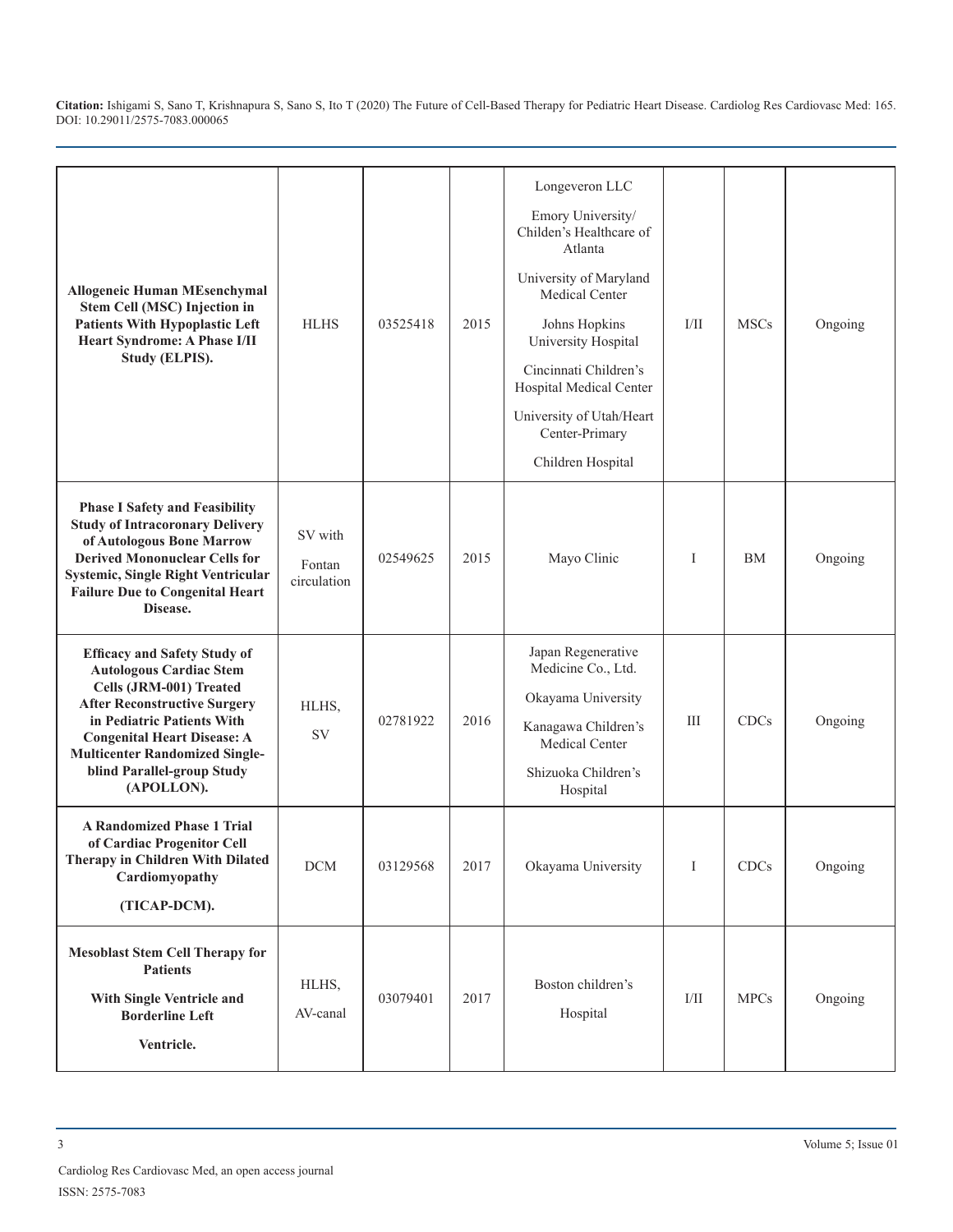| <b>Safety of Autologous Cord Blood</b><br><b>Cells in HLHS Patients During</b><br><b>Norwood Heart Surgery.</b>                                                                                                                                                                                    | <b>HLHS</b> | 03431480 | 2018 | Murdoch Children's<br>Research Institute,<br>Royal Children's<br>Hospital                                                                                                                                                                             | I   | <b>UCB</b>     | Ongoing |
|----------------------------------------------------------------------------------------------------------------------------------------------------------------------------------------------------------------------------------------------------------------------------------------------------|-------------|----------|------|-------------------------------------------------------------------------------------------------------------------------------------------------------------------------------------------------------------------------------------------------------|-----|----------------|---------|
| <b>Phase IIb Study of</b><br><b>Intramyocardial Injection of</b><br><b>Autologous Umbilical Cord</b><br><b>Blood Derived Mononuclear Cells</b><br><b>During Stage II Surgical Repair</b><br>of Right Ventricular Dependent<br><b>Variants of Hypoplastic Left</b><br>Heart Syndrome (AutoCell-S2). | <b>HLHS</b> | 03779711 | 2018 | University of Oklahoma,<br>Children's Hospital of<br>Philadelphia,<br>Children's Hospital Los<br>Angeles,<br>Children's Hospital<br>Colorado.<br>Children's Hospitals and<br>Clinics of Minnesota,<br>Ochsner Health System,<br>Children's of Alabama | IIb | <b>UCB</b>     | Ongoing |
| <b>Autologous Cardiac Stem</b><br><b>Cell Injection in Patients</b><br>With Hypoplastic Left Heart<br><b>Syndrome: An Open Label Pilot</b><br>Study.                                                                                                                                               | <b>HLHS</b> | 03406884 | 2019 | <b>Emory University</b><br>Children's Healthcare of<br>Atlanta<br>University of Maryland                                                                                                                                                              |     | C-kit<br>cells | Ongoing |
| AV-Canal: Atrio-Ventricular Canal; BM: Bone Marrow Derived Stem Cells; Cdcs: Cardiosphere Derived Cells; DCM: Dilated Cardiomyopathy;<br>HLHS; Hypoplastic Left Heart Syndrome; MPC: Mesenchymal Precursor Cells; SV: Single Ventricles; UCB: Umbilical Cord Blood Derived                         |             |          |      |                                                                                                                                                                                                                                                       |     |                |         |

Cells

**Table 1:** Reported and ongoing clinical trials for pediatric heart disease.

## **Bone Marrow Mononuclear Cells (BMMNCs)**

Bone Marrow Mononuclear Cells (BMMNCs) can be easily procured by density gradient centrifugation. BMMNCs secrete potent angiogenic cytokines such as Vascular Endothelial Growth Factor (VEGF) and induce proliferation of vascular and endothelial cells in pigs with chronic myocardial infarction [7]. These findings on the cardiac regeneration potential of BMMNCs prompted clinical studies into human cardiac muscle repair. In the pediatric field, there have been several case reports [8-13] and two completed clinical trials (NCT:02479776, 02256501) with only one reported investigating the use of stem cell therapy [14]. Currently, one clinical trial (NCT:02549625) is ongoing for patients with decreased ventricular function with Fontan circulation (Table 1).

## **Mesenchymal Stem Cells (MSCs)**

Mesenchymal Stem/Stromal Cells (MSCs) reside in the bone marrow stroma, adipose tissue [15] and umbilical cord blood [16]. MSCs are relatively easy to grow and can be cultured to produce the appropriate cell numbers required for transplantation [17]. They can differentiate into osteoblasts, chondrocytes, and adipocytes [18,19]. In addition, MSCs can differentiate in vitro into beating Cardiomyocytes (CMs) after exposure to the demethylating agent 5-azacytidine [20]. Because of their demonstrated cardiomyogenic potential, MSCs have been transplanted into animal models of Myocardial Infarction (MI). A previous study demonstrated that transplanted MSCs originally extracted from human bone marrow improved the left ventricular function after myocardial infarction of rat heart models with a myocardial infarction [21]. These findings have spurred interest in using MSCs in clinical trials. In the pediatric field, two clinical trials (NCT:03525418, 03079401) are ongoing to evaluate the safety and efficacy of MSCs (Table 1).

## **Umbilical Cord Blood (UCB)-derived stem cells**

Umbilical Cord Blood (UCB) is a source of both hematopoietic and non-hematopoietic precursors that were initially used in the treatment of hematologic disorders. UCB-derived cells also have been shown to be capable of differentiating in vitro into mesenchymal precursor cells [16]. These cells can be easily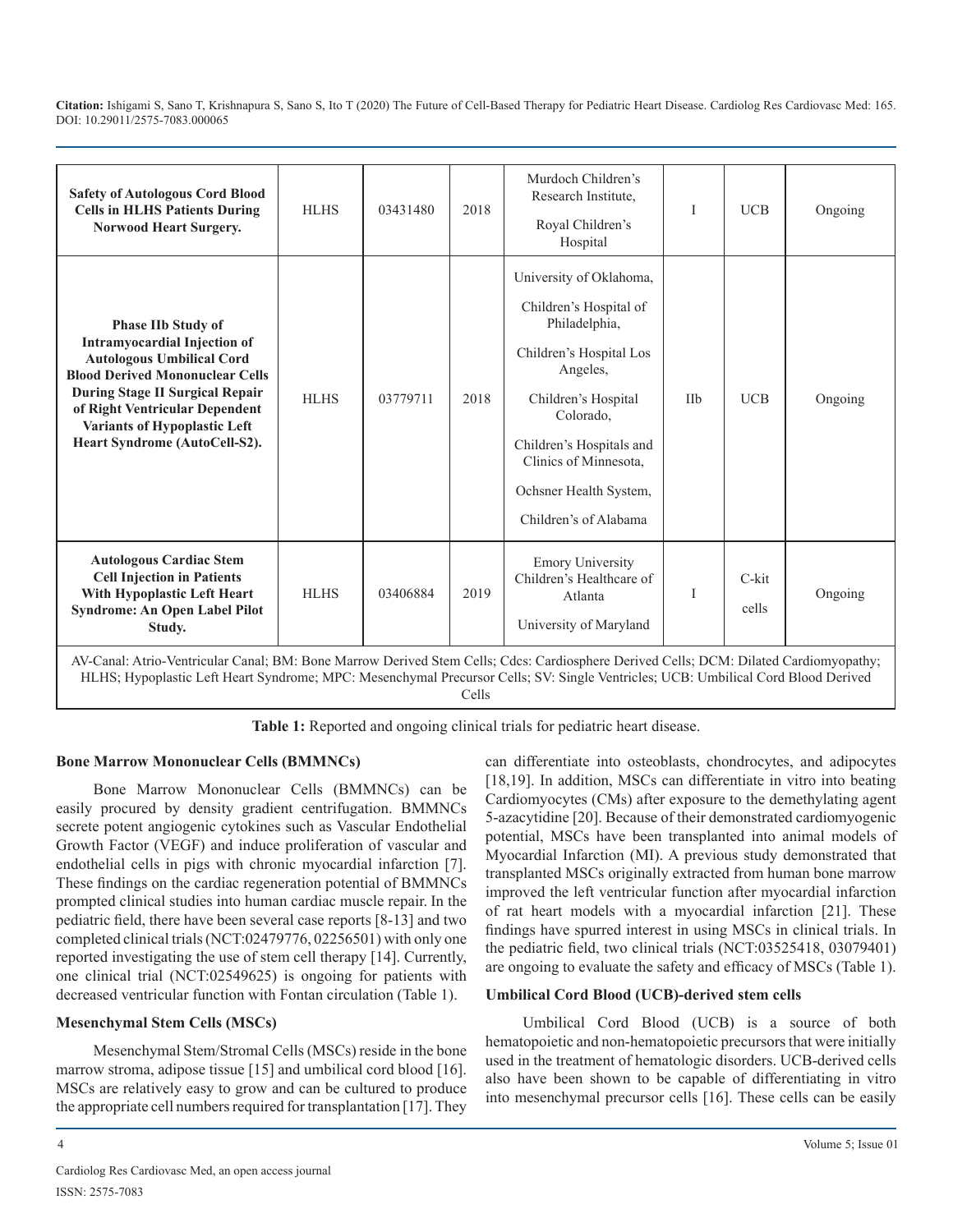harvested and have been found to self-renew, proliferate, and differentiate into varying lineages. Cardiac regeneration studies in rat MI models have demonstrated that UCB-derived stem cells significantly improved cardiac function and performance [22]. Recently, a study was conducted in which the effects of injecting UCB-derived stem cells into the right ventricle of juvenile pig hearts was observed. The results showed that intramyocardial injection of UCB-derived stem cells could be performed safely when performing open heart surgery [23]. In the pediatric clinical setting, a result from one clinical trial (NCT:01883076) using UCB-derived stem cells was reported [24] and three clinical trials using UCB-derived stem cells (NCT:01445041, 03431480, 03779711) are currently underway (Table 1).

#### **Cardiac Stem Cells (CSCs)**

Previously, it was believed that the fully differentiated heart did not have the capability to self-repair damaged myocardium. However, a study was published in 2002 by Hierlihy et al. found that Cardiac Stem Cells (CSCs) were present within the heart [25]. Although these cells comprised only 1% of the entire population of cardiac cells, they had the potential to differentiate into cardiomyocytes. In 2004, Cardiosphere-Derived Cells (CDCs) were isolated from postnatal atrial or ventricular biopsy specimens of human hearts. CDCs are undifferentiated, heterogeneous, and self-assembling spherical cellular clusters, which arise from myocardial tissue. These cellular structures are composed of a core of undifferentiated cells surrounded by a shell of cardiac-committed cells [26]. In 2007, a clinically applicable method was developed to isolate human cardiac stem cells from endomyocardial biopsies [27]. Human CDCs, which are expressed in infant hearts more than adult hearts, are predominantly present in the right atrium and outflow tract of the heart. These cells have a mesenchymal celllike phenotype – such as CD105, CD90, CD29, CD73, CD71, and Stro-1– but rarely express c-kit and do not express endothelial and hematopoietic cell surface markers [28].

The discovery of CDCs has led to greater interest in their capacity for proliferation and differentiation. To date, approximately 160 papers have been published regarding the use of CDCs from over 45 independent laboratories worldwide [29]. Results of these studies have revealed that the administration of CDCs improves ventricular function and attenuates ventricular remodeling in animal models of acute and chronic ischemic heart failure. Based on these features, two clinical trials (NCT:01273857, 01829750) for congenital heart disease have been reported [30,31] and two clinical trials (NCT:02781922, 03129568) are currently underway (Table 1).

#### **Stem Cell Therapy for Pediatric Heart Disease**

Pediatric stem cell therapy has emerged as a new therapeutic paradigm based on the experiences and the results from the successful cell-based therapy in adult patients. At the moment, current cell-based therapies for children are focused on targeting Dilated Cardiomyopathy (DCM) and single ventricle physiology are targets for cell-based therapy. In this section, we review the reported and published results from case reports and clinical trials of cell-based therapy for pediatric heart disease [32].

Rupp, et al. published a study in 2009 with evidence of the first successful application of cell-based therapy (using BMMNCs) in a child with DCM. No negative complications were observed post-procedure, and at a three-month follow up, the group reported a decreased in serum BNP levels along with an increased in ventricular function. This suggested an improvement in heart function according to NYHA functional classification [33]. In 2017, the first randomized clinical trial exploring the use of autologous BMMNCs as a therapeutic option for pediatric patients with DCM and reduced ejection fraction was published by Pincott et al.(NCT:02479776) [14]. They revealed feasibility and safety of intracoronary BMMNCs infusion for children with DCM. Although there was no change in left ventricular ejection fraction between the groups, they demonstrated left ventricular volumes were significantly reduced at 6 months after stem cell injection compared with placebo, which may reflect reverse remodeling.

In cases of congenital heart disease, Rupp et al. first reported a case of successful cell therapy for an 11-month-old boy with HLHS in 2010. The boy presented with prolonged heart failure, and stem cell infusion prior to heart transplantation was planned. Intracoronary injection of autologous BMMNCs was performed without any complications. Three months after cell therapy his cardiac function improved with marked reduction of end-diastolic and end-systolic volumes [10].

In 2015, we reported the first phase I TICAP trial (NCT:01273857) using stem cells to treat HLHS. In this controlled study, 14 consecutive patients with HLHS were either received intracoronary CDCs one month after cardiac surgery (n=7, CDCstreated group) or received standard care alone (n=7, Control group). In the CDCs-treated group, no examples of procedural related complications, arrhythmia, acute coronary syndrome, or cardiac death were observed 18 months' post procedure. Overall, right ventricular function in CDCs-treated patients showed a significant improvement compared to the negligible change in the control group. In addition, we found that a significant change in somatic growth was seen patients treated with CDCs-treated group compared to the control group [30]. Over 3-year observational periods of the TICAP trial reaffirmed the sustained improvements in cardiac function in the CDCs-treated group. Interestingly, there were significant correlations between changes in ventricular ejection function and weight for age (z score) as well as ejection fraction at cell infusion and age [34]. Given the promising result of the TICAP trial, we then performed a randomized-controlled,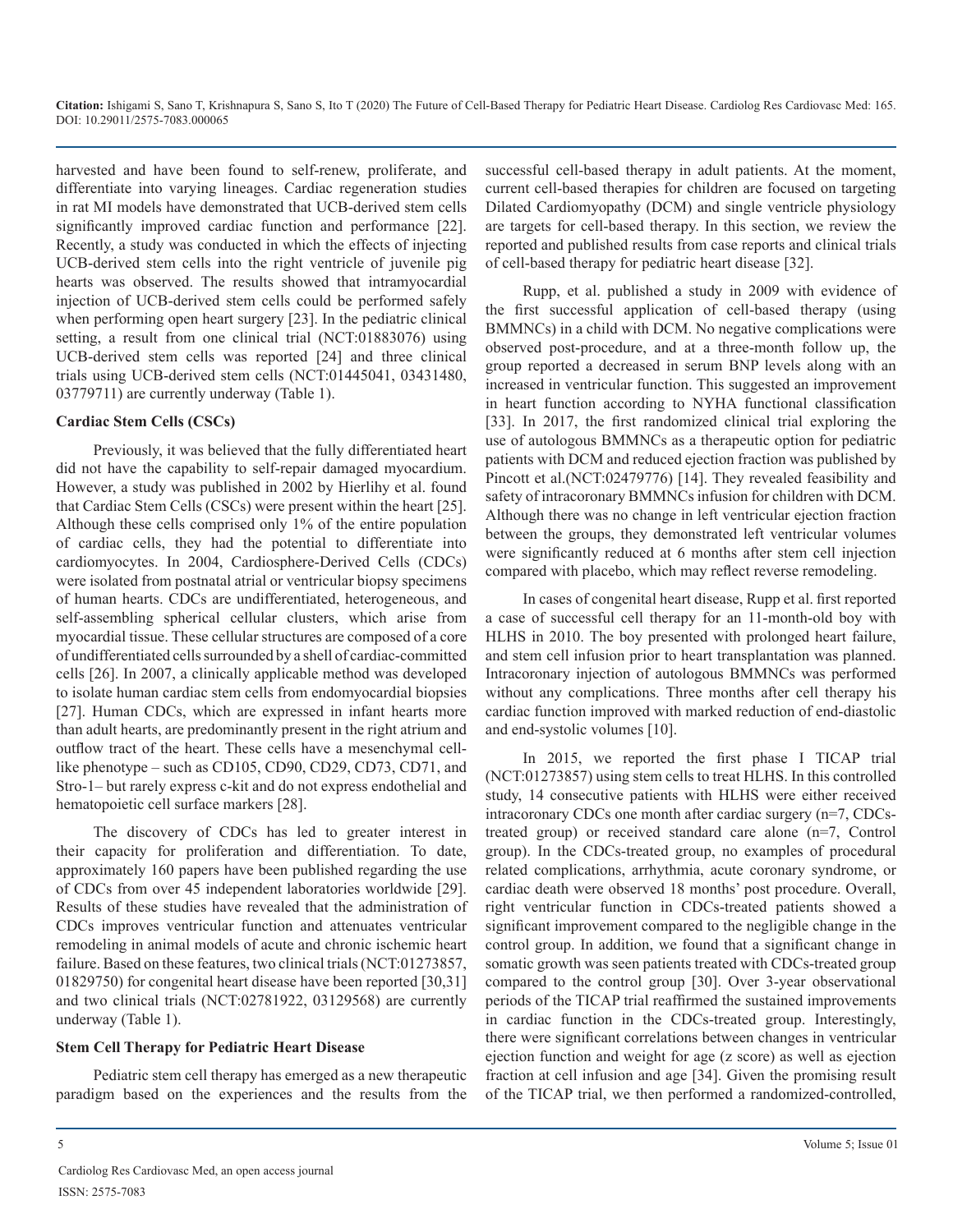prospective phase II PERSEUS trial (NCT01829750). Thirtyfour patients were randomly assigned 1:1 to the CDCs-treated or control group. Patients were then observed at a three-month follow up appointment to determine the efficacy of the CDCs therapy. At this appointment, an overall 6.4% increase in global ventricular ejection fraction was observed in patients treated with CDCs compared to the control group, in which only a 1.3% rise was seen. Following this appointment, the control group was then received the CDCs treatment. At a follow up appointment 12 months later after CDCs therapy, thirty-four patients were then assessed to determine change in cardiac function, heart failure status, somatic growth, Quality of Life (QOL), and parenting stress. Cardiac function increased (by 6.4%) and positive changes in somatic growth, relief of heart failure status, and parenting stress index values were also improved [31]. Additionally, in comparing the 41 patients treated with CDCs in the TICAP and PERSEUS trials to 60 control patients with single ventricle physiology control patients, overall mortality rates were lower in those patients who received CDCs treatment [35].

In 2019, Burkhart, et al. reported a phase I clinical trial to treat children with HLHS using direct intramyocardial injection of autologous umbilical cord blood-derived mononuclear cells (NCT:01883076). They delivered the cells at the time of stage II palliative surgery. This phase I clinical trial showed that delivering autologous umbilical cord blood-derived mononuclear cells directly into the right ventricular myocardium during planned stage II surgical palliation for HLHS was safe and feasible. They also reported preservation of baseline right ventricular function throughout follow-up and normalized growth [24].

#### **Future Perspective**

Initially, it was believed that stem cells contribute to tissue and muscle regeneration in the heart as they possess the intrinsic capability to differentiate into cardiomyocytes, endothelial and smooth muscle cells. However, large amounts of in vitro and in vivo data have identified paracrine pathways (via exosomes or soluble factors) as the main mechanisms that create the positive regenerative results observed in cell-based therapies [36]. Paracrine factors secreted by stem cells stimulate the growth and division of somatic cells and formation of new blood vessels. Numerous pre-clinical studies are still underway to fully clarify these mechanisms of stem cell therapy and to boost up the efficacy of this strategy. Here, we discuss new trends in the field to enhance the application of cardiac stem cell therapy.

#### **Application of Biomaterial to Increase Cell Engraftment**

Stem cell "wash out" in the heart has proven to be a consistent challenge over the years due to repeated muscle contraction and blood circulation. The challenge in maintaining stem cells post

injection in the damaged area subsequently limits the expected regenerative effects. A study published by Terrovitis et al. demonstrated that over the course of 24 hours, 90% of cells injected into the heart of animal models were subject to "wash out" [37]. To overcome these problems, biomaterials represent promising group of technology that may reduce stem cell "wash out". They are 3-dimensional polymeric scaffolds that have been engineered to protect cells against harsh environments and to prevent substantial cell loss after transplantation. The usage of injectable scaffolds such as fibrin and synthetic hydrogels improve engraftment and survival and increase the efficacy of cell therapy. Recently, Ichihara, et al. reported that epicardial coated MSCs incorporated in PuraMatrix® (PM; 3-D Matrix, Ltd) significantly enhanced global cardiac function and decreased ventricular dilatation compared to intramyocardially injected MSCs in rat models of AMI and ischemic cardiomyopathy. Furthermore, they indicated a significantly greater survival rates of donor cells and detected an upregulation of repair- related genes in the myocardium [38].

#### **Genetic Modification**

Genetic modification is highly desirable as another powerful technique to boost stem cell efficiency. Recent advances in gene editing using techniques CRISPR/Cas9 (clustered regularly interspaced short palindromic repeats and CRISPR-associated protein 9) may allow us to enhance the efficacy of cell-based therapy. In 2020, our group reported on the use the CRISPR/dCas9 system to regulate Tnnt2 gene activation in CDCs, allowing us to potentially modulate and promote stem cell differentiation into CDCs [39].

## **Conclusion**

Given the limited supply of donor organs, the need to develop alternative therapeutic options to address pediatric heart failure is greater than ever. Over the years, several stem cell populations, ranging from BMMNCs to CSCs, have been investigated to assess their regenerative capacity to heal damaged heart muscle and tissue. Although fewer clinical trials have been conducted in children compared to adults, those that have been conducted to date suggest that call-based therapies represent the next frontier in the treatment of pediatric heat failure.

## **References**

- 1. Feinstein JA, Benson DW, Dubin AM, Cohen MS, Maxey DM, et al. (2012) Hypoplastic left heart syndrome: current considerations and expectations. J Am Coll Cardiol 59: S1-S42.
- 2. Rossano JW, Shaddy RE (2014) Heart failure in children: etiology and treatment. J Pediatr 165: 228-233.
- 3. Menasché P, Hagège AA, Scorsin M, Pouzet B, Desnos M, et al. (2001) Myoblast transplantation for heart failure. Lancet 357: 279-280.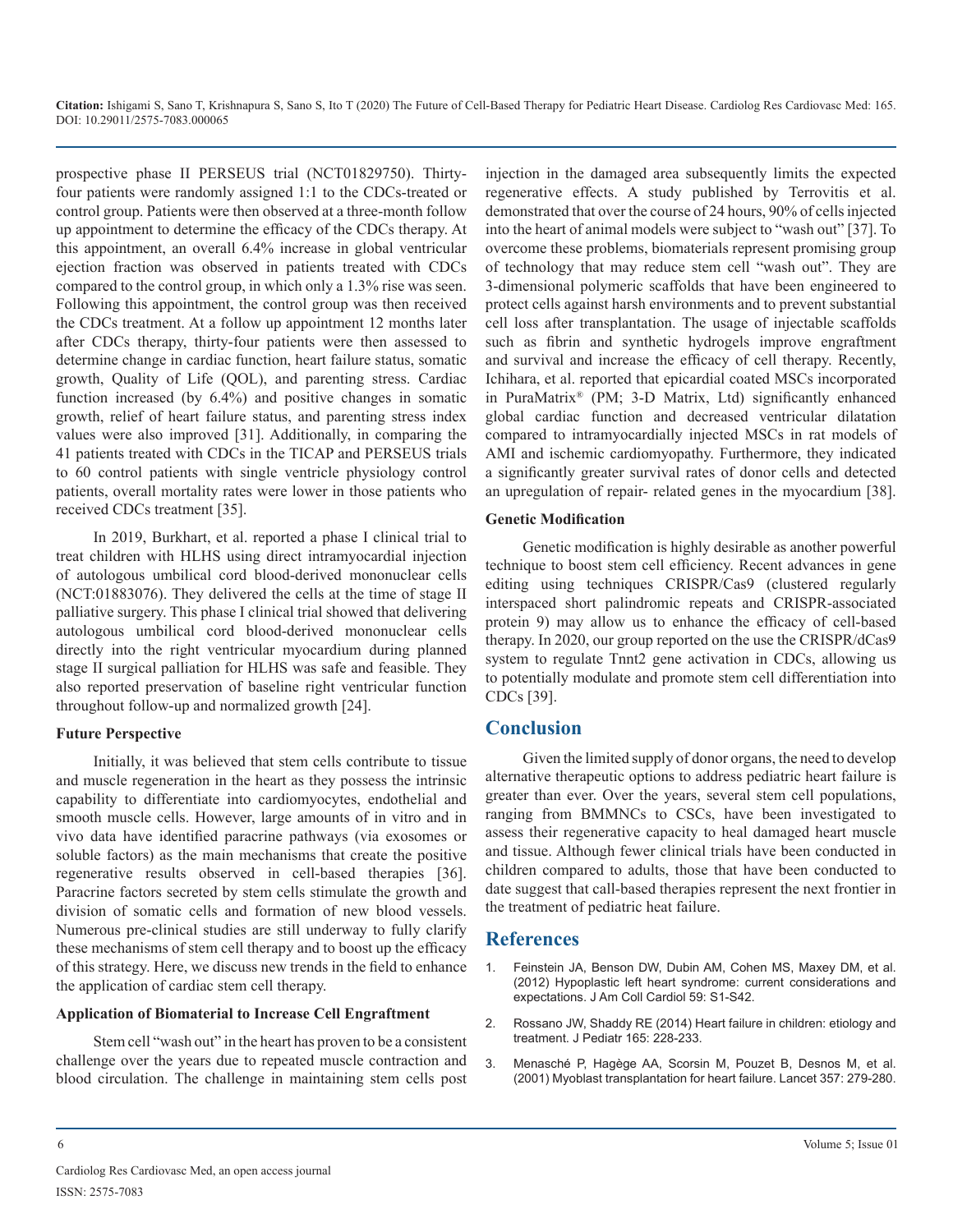- 4. Sadek HA, Porrello ER (2020) Neonatal heart regeneration: Moving from phenomenology to regenerative medicine. J Thorac Cardiovasc Surg 159: 2451-2455.
- 5. Tsilimigras DI, Oikonomou EK, Moris D, Schizas D, Economopoulos KP, et al. (2017) Stem Cell Therapy for Congenital Heart Disease: A Systematic Review. Circulation 136: 2373-2385.
- 6. Selem SM, Kaushal S, Hare JM (2013) Stem cell therapy for pediatric dilated cardiomyopathy. Curr Cardiol Rep 15: 369.
- 7. Fuchs S BR, Zhou YF, Shou M, Pierre A, Tio FO, et al. (2001) Transendocardial Delivery of Autologous Bone Marrow Enhances Collateral Perfusion and Regional Function in Pigs with Chronic Experimental Myocardial Ischemia. J Am Coll Cardiol 37: 1726-1732.
- 8. de Lezo JS, Pan M, Herrera C (2009) Combined percutaneous revascularization and cell therapy after failed repair of anomalous origin of left coronary artery from pulmonary artery. Catheter Cardiovasc Interv 73: 833-837.
- 9. Limsuwan A, Pienvichit P, Limpijankit T, Khowsathit P, Hongeng S, et al. (2010) Transcoronary bone marrow-derived progenitor cells in a child with myocardial infarction: first pediatric experience. Clin Cardiol 33: E7-E12.
- 10. Rupp S, Zeiher AM, Dimmeler S, Tonn T, Bauer J, et al. (2010) A regenerative strategy for heart failure in hypoplastic left heart syndrome: intracoronary administration of autologous bone marrowderived progenitor cells. J Heart Lung Transplant 29: 574-577.
- 11. Lacis A, Erglis A (2011) Intramyocardial administration of autologous bone marrow mononuclear cells in a critically ill child with dilated cardiomyopathy. Cardiol Young 21: 110-112.
- 12. Rupp S, Jux C, Bönig H, Bauer J, Tonn T, et al. (2012) Intracoronary bone marrow cell application for terminal heart failure in children. Cardiol Young 22: 558-563.
- 13. Bergmane I, Lacis A, Lubaua I, Jakobsons E, Erglis A (2013) Followup of the patients after stem cell transplantation for pediatric dilated cardiomyopathy. Pediatr Transplant 17: 266-270.
- 14. Pincott ES, Ridout D, Brocklesby M, McEwan A, Muthurangu V, et al. (2017) A randomized study of autologous bone marrow-derived stem cells in pediatric cardiomyopathy. J Heart Lung Transplant 36: 837- 844.
- 15. Zuk PA, Zhu M, Mizuno H, Huang J, Futrell JW, et al. (2001) Multilineage cells from human adipose tissue: implications for cell-based therapies. Tissue Eng 7: 211-228.
- 16. Erices A, Conget P, Minguell JJ (2000) Mesenchymal progenitor cells in human umbilical cord blood. Br J Haematol 109: 235-242.
- 17. Alhadlaq A, Mao JJ (2004) Mesenchymal stem cells: isolation and therapeutics. Stem Cells Dev 13: 436-448.
- 18. Jiang Y, Jahagirdar BN, Reinhardt RL, Schwartz RE, Keene CD, et al. (2002) Pluripotency of mesenchymal stem cells derived from adult marrow. Nature 418: 41-49.
- 19. Pittenger MF, Mackay AM, Beck SC, Jaiswal RK, Douglas R, et al. (1999) Multilineage potential of adult human mesenchymal stem cells. Science 284: 143-147.
- 20. Makino S, Fukuda K, Miyoshi S, Konishi F, Kodama H, et al. (1999) Cardiomyocytes can be generated from marrow stromal cells in vitro. J Clin Invest 103: 697-705.
- 21. Zhang S, Jia Z, Ge J, Gong L, Ma Y, et al. (2005) Purified Human Bone Marrow Multipotent Mesenchymal Stem Cells Regenerate Infarcted Myocardium in Experimental Rats. Cell transplantation 14: 787-798.
- 22. Henning RJ A-AH, Balis JU, Morgan MB, Willing AE, Sanberg PR (2004) Human umbilical cord blood mononuclear cells for the treatment of acute myocardial infarction. Cell Transplant 13: 729-39.
- 23. Cantero Peral S, Burkhart HM, Oommen S, Yamada S, Nyberg SL, et al. (2015) Safety and feasibility for pediatric cardiac regeneration using epicardial delivery of autologous umbilical cord blood-derived mononuclear cells established in a porcine model system. Stem cells translational medicine 4: 195-206.
- 24. Burkhart HM, Qureshi MY, Rossano JW, Cantero Peral S, O'Leary PW, et al. (2019) Autologous stem cell therapy for hypoplastic left heart syndrome: Safety and feasibility of intraoperative intramyocardial injections. J Thorac Cardiovasc Surg 158: 1614-1623.
- 25. Hierlihy AM, Seale P, Lobe CG, Rudnicki MA, Megeney LA (2002) The post-natal heart contains a myocardial stem cell population. FEBS letters 530: 239-243.
- 26. Messina E, De Angelis L, Frati G, Morrone S, Chimenti S, et al. (2004) Isolation and expansion of adult cardiac stem cells from human and murine heart. Circulation research 95: 911-921.
- 27. Smith RR, Barile L, Cho HC, Leppo MK, Hare JM, et al. (2007) Regenerative potential of cardiosphere-derived cells expanded from percutaneous endomyocardial biopsy specimens. Circulation 115: 896-908.
- 28. Tateishi K, Ashihara E, Honsho S, Takehara N, Nomura T, et al. (2007) Human cardiac stem cells exhibit mesenchymal features and are maintained through Akt/GSK-3beta signaling. Biochem Biophys Res Commun 352: 635-641.
- 29. Sanz-Ruiz R, Fernández-Avilés F (2018) Autologous and allogeneic cardiac stem cell therapy for cardiovascular diseases. Pharmacol Res 127: 92-100.
- 30. Ishigami S, Ohtsuki S, Tarui S, Ousaka D, Eitoku T, et al. (2015) Intracoronary autologous cardiac progenitor cell transfer in patients with hypoplastic left heart syndrome: the TICAP prospective phase 1 controlled trial. Circ Res 116: 653-664.
- 31. Ishigami S, Ohtsuki S, Eitoku T, Ousaka D, Kondo M, et al. (2017) Intracoronary Cardiac Progenitor Cells in Single Ventricle Physiology: The PERSEUS (Cardiac Progenitor Cell Infusion to Treat Univentricular Heart Disease) Randomized Phase 2 Trial. Circ Res 120: 1162-1173.
- 32. Ishigami S, Sano T, Krishnapura S, Ito T, Sano S (2020) An overview of stem cell therapy for paediatric heart failure. Eur J Cardiothorac Surg 58: 881-887.
- 33. Rupp S, Bauer J, Tonn T, Schachinger V, Dimmeler S, et al. (2009) Intracoronary administration of autologous bone marrowderived progenitor cells in a critically ill two-yr-old child with dilated cardiomyopathy. Pediatr Transplant 13: 620-623.
- 34. Tarui S, Ishigami S, Ousaka D, Kasahara S, Ohtsuki S, et al. (2015) Transcoronary infusion of cardiac progenitor cells in hypoplastic left heart syndrome: Three-year follow-up of the Transcoronary Infusion of Cardiac Progenitor Cells in Patients With Single-Ventricle Physiology (TICAP) trial. J Thorac Cardiovasc Surg 150: 1198-1207.
- 35. Sano T, Ousaka D, Goto T, Ishigami S, Hirai K, et al. (2018) Impact of Cardiac Progenitor Cells on Heart Failure and Survival in Single Ventricle Congenital Heart Disease. Circ Res 122: 994-1005.